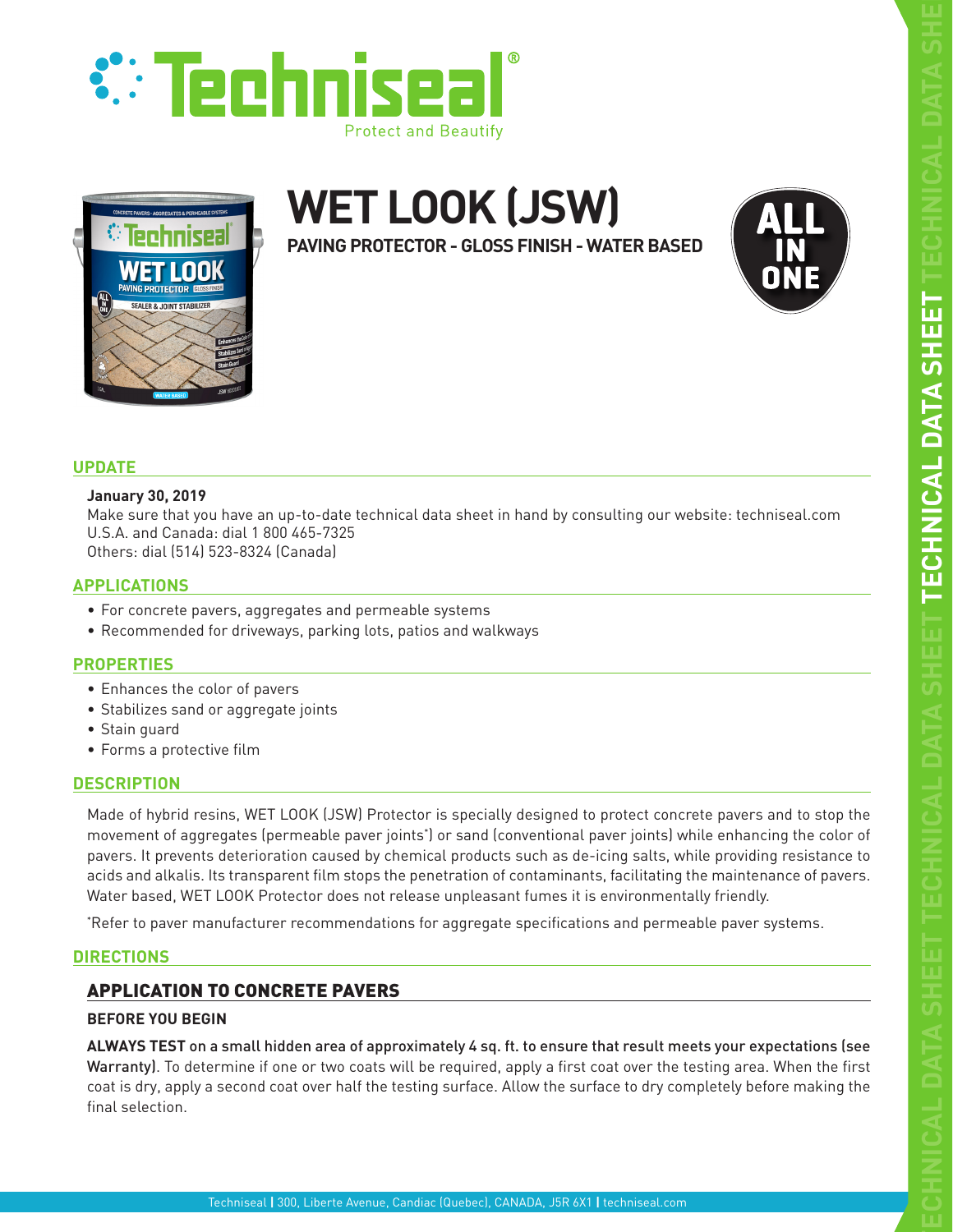• Do not apply to natural stone or to wet-cast pavers, stamped or poured concrete. • Apply only to bare material\* or to material previously sealed with WLS or JSW Protector from Techniseal . • Wait until the Protector is worn before recoating the surface (minimum 2 years). • With the appropriate Techniseal® stripper, remove any unknown coating that was previously applied.

# **SURFACE PREPARATION (ESSENTIAL)**

- 1.Cover vegetation, vehicles and adjacent surfaces that are not to be treated.
- 2.Remove stains with the appropriate Techniseal® stain removers.
- 3.Prepare the entire surface with Techniseal® Paver Prep (efflorescence cleaner), as directed on product label.

# **APPLICATION**

#### **Application Conditions:**

- Surface must be clean, dry and warm to the touch.
- Temperature must be between 50 and 85°F.
- It is important that the temperature remains over 50°F for the next 24 hours.
- No rain forecasted for the next 24 hours.
- Sprinkler system must be turned off.
- Use a consistent application method over entire surface.

#### **Necessary Tools:**

- Low-pressure airless sprayer (< 50 psi) or pump sprayer (best practice)
- 3/8" polyester nap roller and paint tray

Do not dilute. Shake well or stir product before and during application. Product is milky white in its container and will become clear once dry.

**Sprayer Application (Best Practice)**: Work in sections of no more than 50 sq. ft. **Saturate** surface with a coat of Protector. With a roller, immediately remove the excess from the surface before it dries (this step is critical for textured pavers). Repeat for subsequent sections, maintaining a wet edge to prevent overlap marks.

**Roller Application**: Work in sections of no more than 50 sq. ft. **Saturate** the surface with a coat of Protector, avoiding accumulation of excess product (this step is critical for textured pavers). Maintain a wet edge to prevent overlap marks.

**Second coat**: Once the surface is dry to the touch  $(+/- 4$  hours), a second coat can be applied for a more pronounced wet look and gloss. Use the same method but apply less product. Do not apply a second coat to pavers that are not very porous as this could result in a slippery surface.

# **CAUTION**

• Any new concrete product has the potential to produce efflorescence (whitish salts) on its surface. This Protector, like any film forming coating, carries a small risk of trapping efflorescence beneath its film. Consult the paver manufacturer or contact Techniseal® at 1-800-465-7325 for more information. • Do not attempt sprayer application on windy days. • Do not apply this product over a blotchy or hazed surface. • Inadequate surface cleaning can result in uneven finish. • This product will make the surface more slippery when wet. If slipping is a concern, consider adding SureFoot anti-slip grit from Techniseal® (60102088) in the JSW Protector before the application. • An overaccumulation of product could lead to surface whitening. • Extreme climate or heavy traffic can limit product longevity.

# TO STABILIZE SAND OR AGGREGATES JOINTS

# **BEFORE YOU BEGIN**

**ALWAYS TEST** on a small hidden area of approximately 4 sq. ft. to ensure that result meets your expectations (see Warranty).

• Do not apply to wet-cast pavers, natural stone, stamped or poured concrete. • Do not apply to polished materials.

- Apply only to a bare material or to materials previously sealed with WLS or JSW Protector from Techniseal.
- Wait until the Protector is worn to recoat the surface (minimum 2 years). With the appropriate stripper, remove any unknown coating that was previously applied.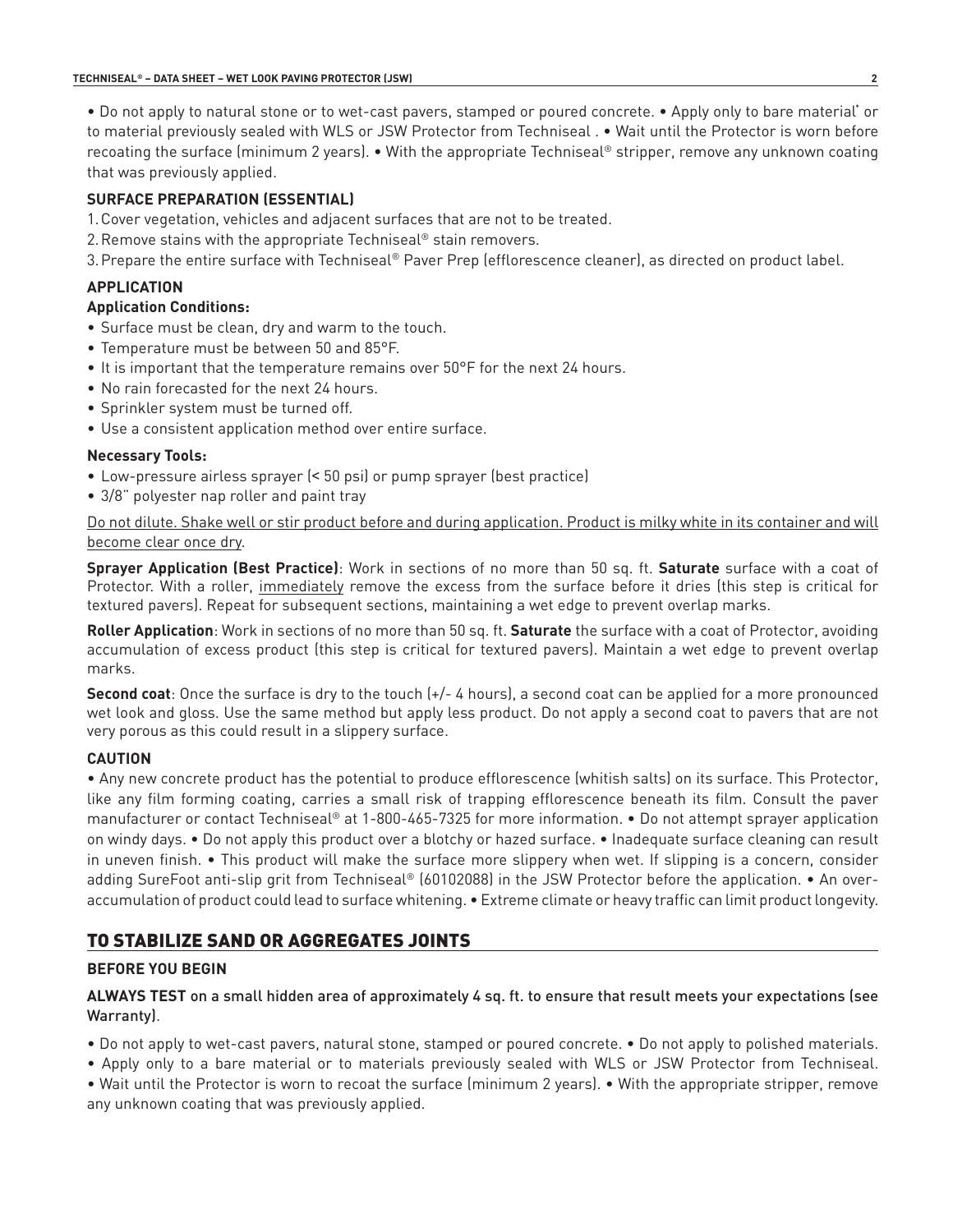#### **SURFACE PREPARATION (ESSENTIAL)**

- 1.Cover vegetation, vehicles and adjacent surfaces that are not to be treated.
- 2.Remove stains with the appropriate Techniseal® stain removers.
- 3.Prepare the entire surface with Techniseal® Paver Prep (efflorescence cleaner), as directed on product label.

# **APPLICATION**

#### **Application Conditions:**

- Surface must be clean, dry and warm to the touch.
- Temperature must be between 50 and 85°F.
- It is important that the temperature remains over 50°F for the next 24 hours
- No rain forecasted for the next 24 hours.
- Sprinkler system must be turned off.
- Use a consistent application method over entire surface.

#### **Necessary Tools:**

- Low-pressure airless sprayer (< 50 psi) or pump sprayer (best practice)
- 3/8" polyester nap roller and paint tray

Do not dilute. Shake well or stir product before and during application. Product is milky white in its container and will become clear once dry.

Work in sections of no more than 50 sq. ft. Using the sprayer, **saturate** the surface and the joints with a single coat of Protector. With the roller, redirect the excess product from the surface into the joints. Avoid displacing the aggregates with the roller. Repeat for subsequent sections, maintaining a wet edge to prevent overlap marks.

#### **CAUTION**

• Any new concrete product has the potential to produce efflorescence (whitish salts) on its surface. This Protector, like any film-forming coating, carries a small risk of trapping efflorescence beneath its film. Consult the paver manufacturer or contact Techniseal 1 800 465-7325 for more information. • Do not attempt sprayer application on windy days. • Do not apply this product over a blotchy or hazed surface. • This product will make the surface more slippery when wet. • If slipping is a concern, consider adding SureFoot anti-slip grit from Techniseal® (60102088) in the JSW Protector before the application. • An over-accumulation of product could lead to surface whitening. • Extreme climate or heavy traffic can limit product longevity. • Frequent and aggressive maintenance will affect aggregate joint binding.

# TO BIND AGGREGATES

# **BEFORE YOU BEGIN**

**ALWAYS TEST** on a small hidden area of approximately 4 sq. ft. to ensure that result meets your expectations (see Warranty). Cover vegetation, vehicles and adjacent surfaces that are not to be treated.

# **APPLICATION**

#### **Application Conditions:**

- Surface must be clean, dry and warm to the touch.
- Temperature must be between 50 and 85°F.
- It is important that the temperature remains over 50°F for the next 24 hours.
- No rain forecasted for the next 24 hours.
- Sprinkler system must be turned off.
- Use a consistent application method over entire surface.

#### **Necessary Tools:**

• Low-pressure airless sprayer (< 50 psi) or pump sprayer

Do not dilute. Shake well or stir product before and during application. Product is milky white in its container and will become clear once dry.

Using the sprayer, apply the Protector to the surface at the rate of 15 sq. ft. per gallon for residential pedestrian use, or 10 sq. ft. per gallon for commercial-pedestrian use. Allow the Protector to fully penetrate the aggregates.

To repair an existing surface, a watering can be used. Apply the Protector along the areas that are weakened.